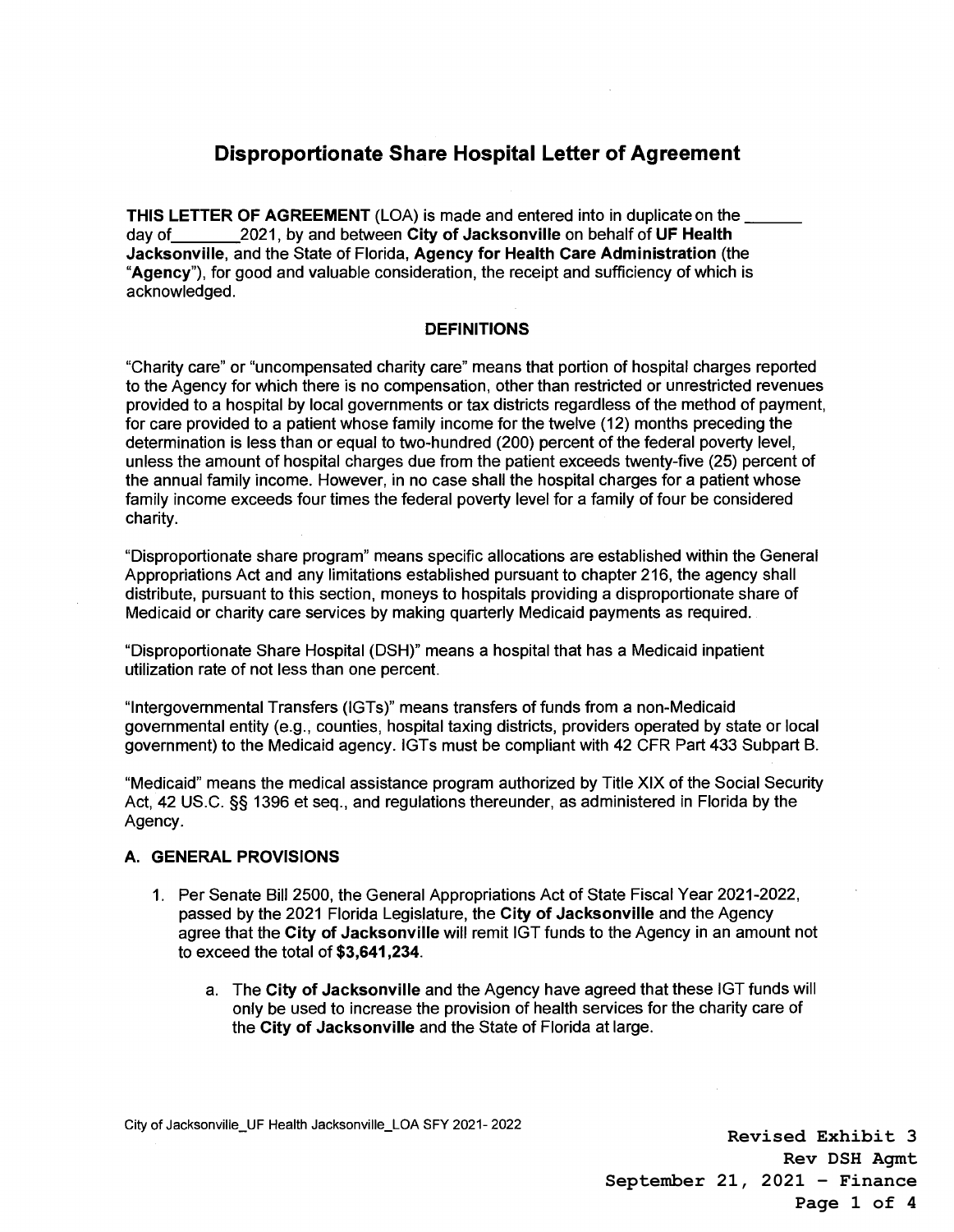- 2. The **City of Jacksonville** will return the signed LOA to the Agency no later than October 1, 2021.
- 3. The **City of Jacksonville** will pay IGT funds to the Agency in an amount not to exceed the total of **\$3,641,234.** The **City of Jacksonville** will transfer payments to the Agency in the following manner:
	- a. Per Florida Statute 409.908, annual payments for the months of July 2021 through June 2022 are due to the Agency no later than October 31, 2021 unless an alternative plan is specifically approved by the agency.
	- b. The Agency will bill the **City of Jacksonville** when payment is due.
- 4. The **City of Jacksonville** and the Agency agree that the Agency will maintain necessary records and supporting documentation applicable to health servicescovered by this LOA.
	- c. Audits and Records
		- i. The **City of Jacksonville** agrees to maintain books, records, and documents (including electronic storage media) pertinent to performance under this LOA in accordance with generally accepted accounting procedures and practices, which sufficiently and properly reflect all revenues and expenditures of funds provided.
		- ii. The **City of Jacksonville** agrees to assure that these records shall be subject at all reasonable times to inspection, review, or audit by state personnel and other personnel duly authorized by the Agency, as well as by federal personnel.
		- iii. The **City of Jacksonville** agrees to comply with public record laws as outlined in section 119.0701, Florida Statutes.
	- d. Retention of Records
		- i. The **City of Jacksonville** agrees to retain all financial records, supporting documents, statistical records, and any other documents (including electronic storage media) pertinent to performance under this LOA for a period of six (6) years after termination of this LOA, or if an audit has been initiated and audit findings have not been resolved at the end of six (6) years, the records shall be retained until resolution of the audit findings.
		- ii. Persons duly authorized by the Agency and federal auditors shall have full access to and the right to examine any of said records and documents.
		- iii. The rights of access in this section must not be limited to the required retention period but shall last as long as the records are retained.

**Revised Exhibit 3 Rev DSH Agmt September 21, 2021 – Finance Page 2 of 4**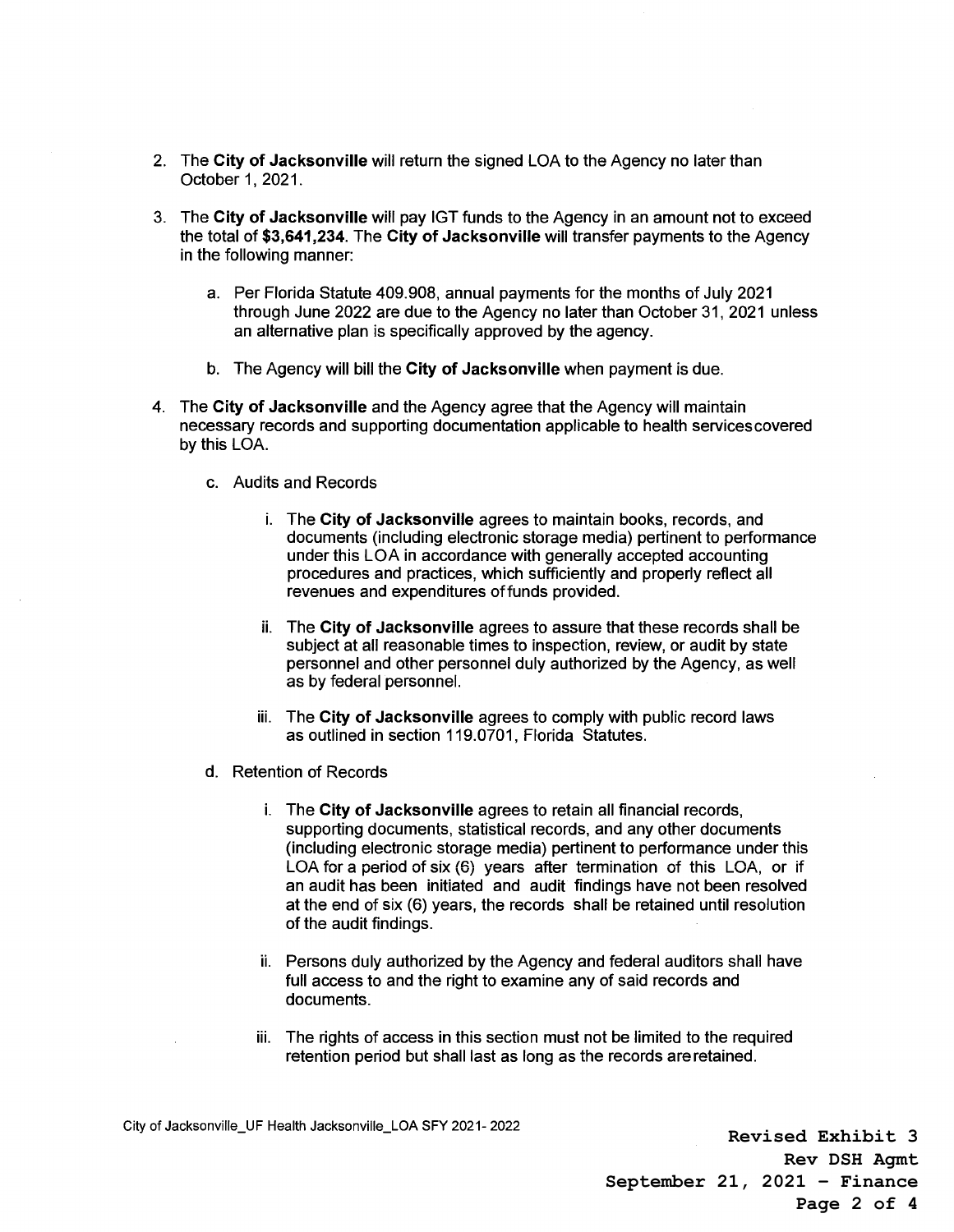- e. Monitoring
	- i. The **City of Jacksonville** agrees to permit persons duly authorized by the Agency to inspect any records, papers, and documents of the **City of Jacksonville** which are relevant to this LOA.
- f. Assignment and Subcontracts
	- i. The **City of Jacksonville** agrees to neither assign the responsibility of this LOA to another party nor subcontract for any of the work contemplated under this LOA without prior written approval of the Agency. No such approval by the Agency of any assignment or subcontract shall be deemed in any event or in any manner to provide for the incurrence of any obligation of the Agency in addition to the total dollar amount agreed upon in this LOA. All such assignments or subcontracts shall be subject to the conditions of this LOA and to any conditions of approval that the Agency shall deem necessary.
- 5. This LOA may only be amended upon written agreement signed by both parties. **City of Jacksonville** and the Agency agree that any modifications to this LOA shall be in the same form, namely the exchange of signed copies of a revised LOA.
- 6. The **City of Jacksonville** confirms that there are no pre-arranged agreements (contractual or otherwise) between the respective counties, taxing districts, and/or the providers to re-direct any portion of these aforementioned charity care supplemental payments in order to satisfy non-Medicaid, non-uninsured, and non-underinsured activities.
- 7. The **City of Jacksonville** agrees the following provision shall be included in any agreements between the **City of Jacksonville** and local providers where IGT funding is provided pursuant to this LOA: "Funding provided in this Agreement shall be prioritized so that designated IGT funding shall first be used to fund the Medicaid program and used secondarily for other purposes."
- 8. This LOA covers the period of July 1, 2021 through June 30, 2022 and shall be terminated June 30, 2022.
- 9. This LOA may be executed in multiple counterparts, each of which shall constitute an original, and each of which shall be fully binding on any party signing at least one counterpart.